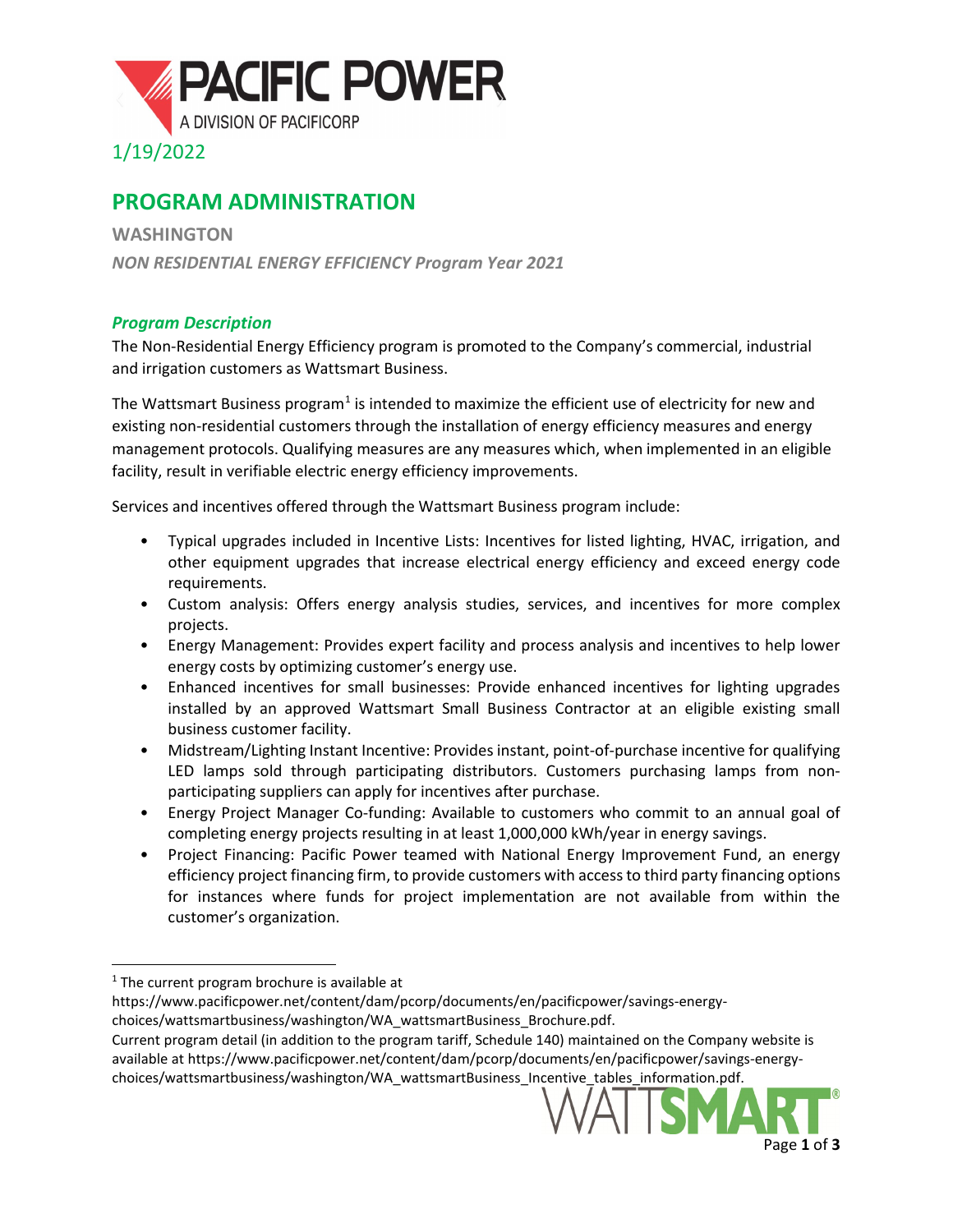

## *Program Administration*

The program includes several delivery channels, including Trade Ally, Small Business Enhanced Incentive Offer, Midstream/Lighting Instant Incentive, and Project Manager (managed account) delivery.

Trade Ally:

In this channel, the program is primarily marketed through local trade allies who receive support from one of two program administrators. The Company contracts with Resource Innovations, Inc.[2](#page-1-0) ("RI", formerly Nexant) and Cascade Energy (Cascade) for trade ally coordination, training, application processing and project facilitation services for commercial measures and industrial/agricultural measures, respectively.

- Trade ally engagement identify, recruit, train, support and assist trade allies to increase sales and installation of energy efficient equipment at qualifying business customer facilities.
- Incentive processing and administrative support handle incoming inquiries as assigned, process incentive applications, develop and maintain simplified analysis tools and provide program design services, evaluation, and regulatory support upon request.
- Direct customer outreach and project facilitation for smaller customer projects.
- Inspections verify on an on-going basis the installation of measures.

Small Business Enhanced Incentive Offer:

In this channel, the program is primarily marketed through local contractors approved specifically for this offer who receive support from the program administrator, RI. RI is responsible for the following:

- Management of approved contractors identify, recruit, contract with, train, support, and assist contractors to increase sales and installation of energy efficient lighting equipment at qualifying small business customer facilities.
- Direct customer outreach.
- Incentive processing and administrative support handle incoming inquiries as assigned, process incentive applications, develop and maintain simplified analysis tool and provide program design services, evaluation, and regulatory support upon request.
- Inspections verify on an on-going basis the installation of measures.

<span id="page-1-0"></span><sup>&</sup>lt;sup>2</sup> RI also delivers the Home Energy Savings program, allowing consolidation of some administrative functions and the residential and non-residential trade ally networks.